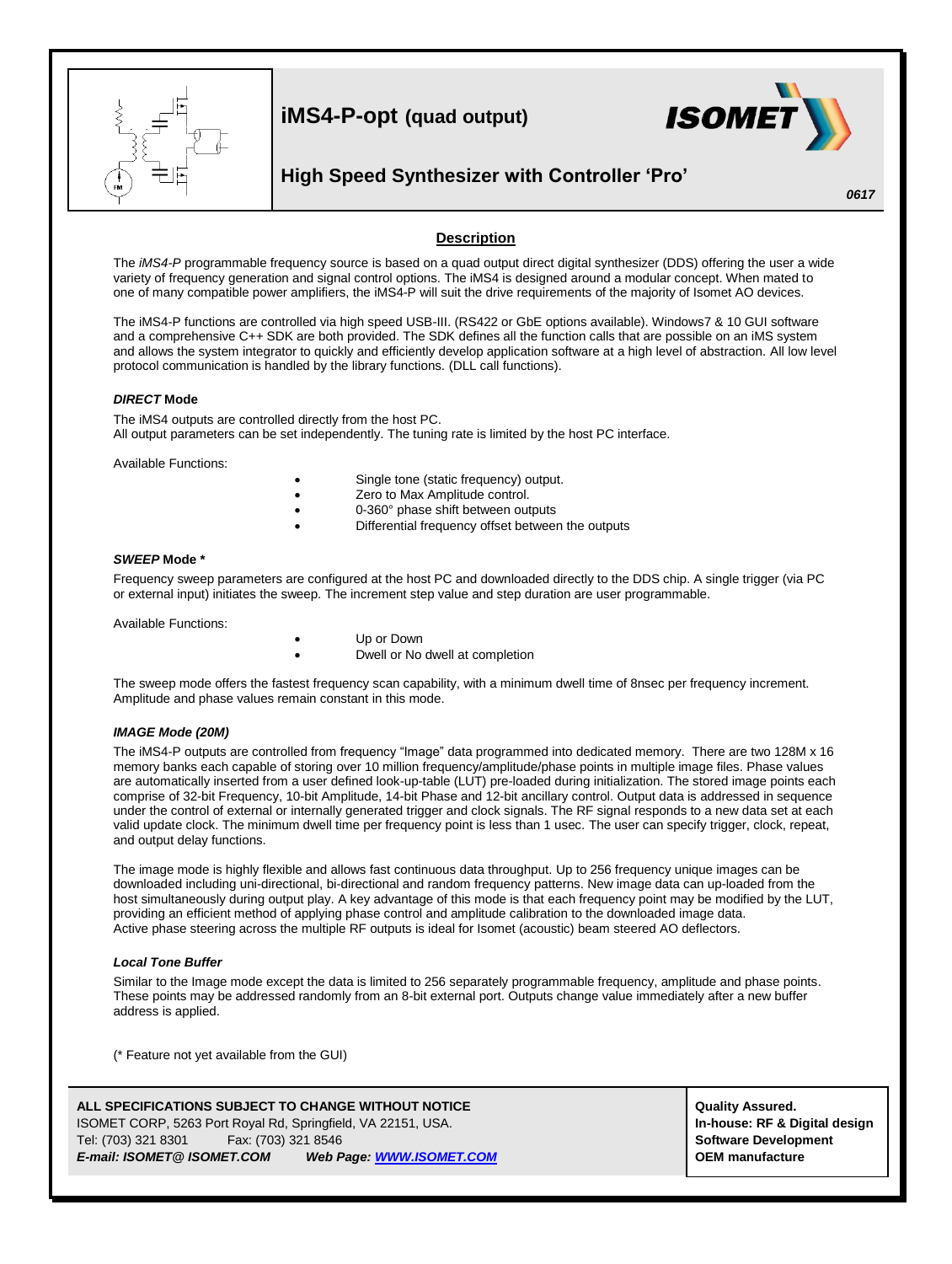

**iMS4-P-opt (quad output)**



# **High Speed Synthesizer with Controller 'Pro'**

|                                                                               | 0617                                                                                                      |  |
|-------------------------------------------------------------------------------|-----------------------------------------------------------------------------------------------------------|--|
|                                                                               | <b>Specification</b>                                                                                      |  |
| Maximum Frequency Bandwidth (full range):                                     | <20 - 200 MHz                                                                                             |  |
| Outputs:                                                                      | Quad independent outputs, phase continuous                                                                |  |
| Frequency resolution (full range):                                            | 32 bit                                                                                                    |  |
| Frequency settling (Image mode) :                                             | $<$ 40 $n$ sec                                                                                            |  |
| Max. output rate (Image mode):                                                | 1.2 MHz (800nsec minimum dwell per image point)                                                           |  |
| Frequency stability (internal reference clock):                               | $+/- 25$ ppm                                                                                              |  |
| Phase control (Dual output version):                                          | +/- 180deg differential between outputs                                                                   |  |
| Maximum Output Power per output:                                              | > 0dBm. (1mW) at 80MHz                                                                                    |  |
| Output power flatness:                                                        | < +/- 1dB per octave, with no amplitude programming                                                       |  |
| Harmonics:                                                                    | $>25$ d $Bc$                                                                                              |  |
| RF On: Off contrast ratio                                                     | > 40dBc (using external analog modulation inputs)                                                         |  |
|                                                                               | > 60dBc (using data control)                                                                              |  |
| Max power adjustment range:                                                   | 10dB via digital potentiometer                                                                            |  |
| Amplitude resolution (Image mode data):                                       | 10 bit (zero to max power)                                                                                |  |
| Amplitude modulation, external input(s) *:                                    | 0-5V (zero to max power)                                                                                  |  |
| * Available configurations                                                    | One input per channel, Override, Disable                                                                  |  |
| DC Supply:                                                                    | +24V nominal @ 1A, (Input voltage range +15V to +30V)                                                     |  |
| Communications:                                                               | USB III, RS422 (option), Gigabit Ethernet (option).                                                       |  |
| External Clock, Trigger & Gate Inputs:                                        | 5V tolerant LVTTL compatible, SMA connectors (std)<br>50MBd optical receiver, POF (option)                |  |
| Memory capacity:                                                              | Configuration dependent, over 10 million frequency data points,                                           |  |
| Auxiliary I/O features                                                        | Up to 16 analog and 16 digital I/O signals offering a variety of<br>programmable test and control options |  |
| Digital GPIO:                                                                 | 5V opto-isolated.                                                                                         |  |
| <b>Optional Features</b>                                                      | Option:<br>-opt                                                                                           |  |
| USB III (included as standard)                                                |                                                                                                           |  |
| RS422 serial                                                                  | $-R$                                                                                                      |  |
| <b>GbE Ethernet</b><br>Optical receivers                                      | $-T$<br>-O                                                                                                |  |
|                                                                               |                                                                                                           |  |
| <b>Associated models</b>                                                      |                                                                                                           |  |
| Controller 'Lite' model 0.5MB memory<br>Frequency doubled output, 150-400MHz: | iMS4-L<br>see separate data sheet,<br>see separate data sheet: iMS4-L-Fx2 or iMS4-P-Fx2                   |  |
| Power Amplifier Modules:                                                      | see separate data sheets, iMPAxxx-4, 500C series & others                                                 |  |
|                                                                               |                                                                                                           |  |

### **ALL SPECIFICATIONS SUBJECT TO CHANGE WITHOUT NOTICE ALL SPECIFICATIONS SUBJECT TO CHANGE WITHOUT NOTICE**

ISOMET CORP, 5263 Port Royal Rd, Springfield, VA 22151, USA. **In-house: RF & Digital design** Tel: (703) 321 8301 Fax: (703) 321 8546 **Software Development** *E-mail: ISOMET@ ISOMET.COM Web Page[: WWW.ISOMET.COM](http://www.isomet.com/)* **OEM manufacture**